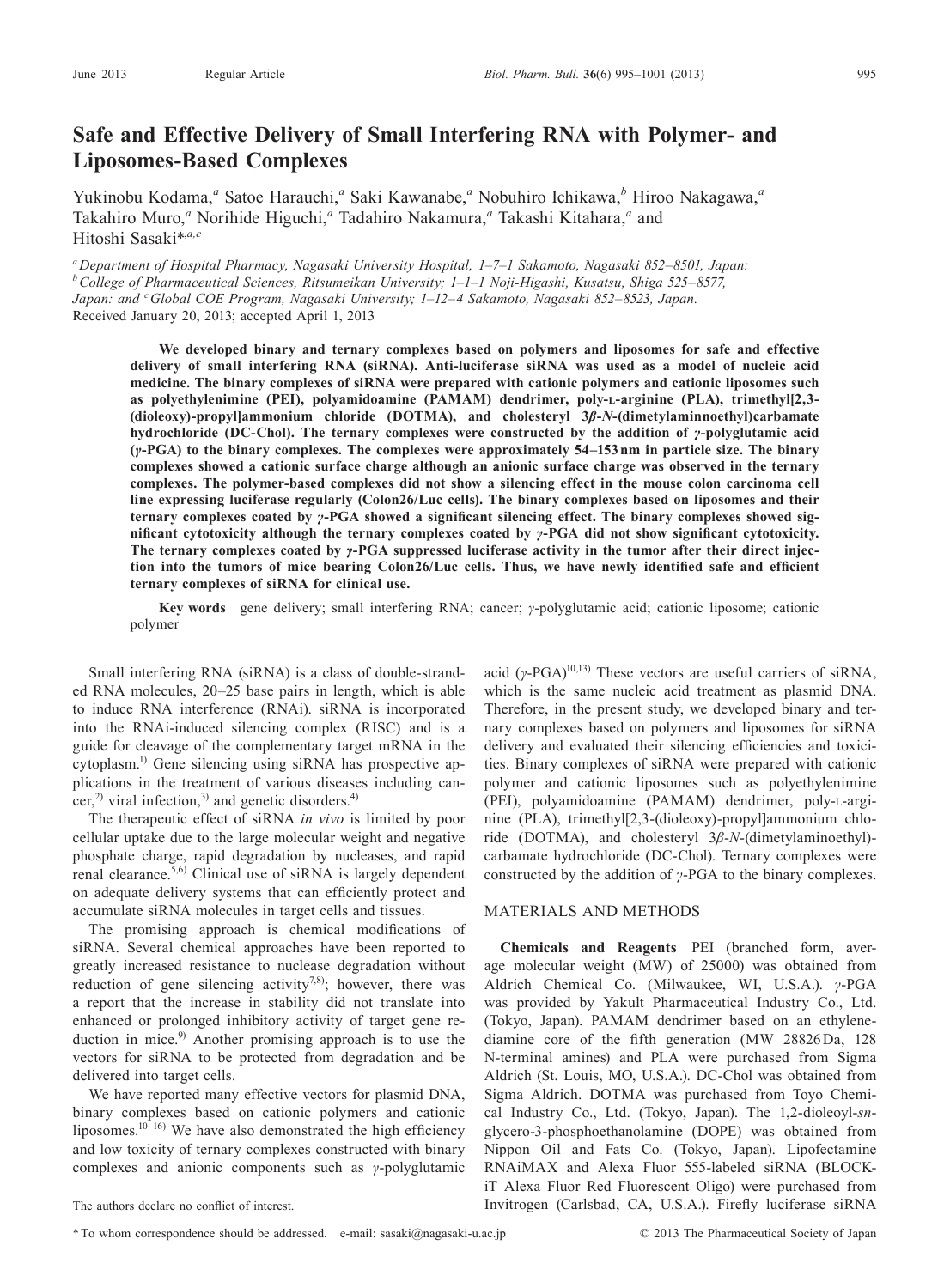(sense: 5′-CUUACGCUGAGUACUUCGAdTdT-3′, antisense: 5′-UCGAAGUACUCAGCGUAAGdTdT-3′) and scramble siRNA (sense: 5′-CUUACGCUGUCAUGAUCGAdTdT-3′, antisense: 5′-UCGAUCAUGACAGCGUAAGdTdT-3′) were obtained from GeneDesign, Inc. (Osaka, Japan). Bovine serum albumin (BSA) was purchased from Sigma Aldrich. Fetal bovine albumin (FBS) was obtained from Biological Industries Ltd. (Kibbuts Beit Haemek, Israel). For the cell culture, RPMI 1640, Opti-MEM I and antibiotics (penicillin 100U/mL and streptomycin 100  $\mu$ g/mL) were purchased from GIBCO BRL (Grand Island, NY, U.S.A.). The antibiotic G418 solution was obtained from Roche Diagnostics (Indianapolis, IN, U.S.A.). The 2-(4-iodophenyl)-3-(4-nitrophenyl)-2*H*-tetrazolium, monosodium salt (WST-1) and 1-methoxy-5-methylphenazinium methylsulfate (1-methoxy PMS) were purchased from Dojindo Laboratories (Kumamoto, Japan). All other chemicals were of reagent grade.

**Preparation of Polymer-Based Complexes** In this study, we constructed complexes at a theoretical charge ratio: phosphate of siRNA : nitrogen of PEI, PAMAM, PLA, DC-Chol or DOTMA : carboxylate of *γ*-PGA.

To prepare binary complexes based on the polymer, an appropriate amount of stock polymer solution was mixed with siRNA dissolved in diethylpyrocarbonate (DEPC)-treated water (Invitrogen) (1mg/mL) by pipetting thoroughly at a charge ratio of 1:8 (siRNA/PEI8 complex, siRNA/PAMAM8 complex, and siRNA/PLA8 complex), and left for 30min at room temperature. To prepare ternary complexes based on the polymer, *γ*-PGA solution was added to each binary complex at a charge ratio of 1: 8 :6 (siRNA/PEI8/*γ*-PGA6 complex and siRNA/PAMAM8/*γ*-PGA6 complex) or 1: 8:15 (siRNA/ PLA8/*γ*-PGA15 complex), and left for another 30min at room temperature.

**Preparation of Liposomes-Based Complexes** DC-Chol and DOPE, DOTMA and DOPE (1:1 molar ratio) were dissolved in chloroform and dried as a thin film in each test tube using an evaporator at room temperature, and then vacuum-desiccated for approximately 3 h. The film was hydrated in 5% sterile dextrose overnight. After hydration, the solutions were sonicated at 100W (Sonicator; Ohtake Works Co., Tokyo, Japan) for 3min on ice. The solutions were then extruded 11 times through a double-stacked 100nm polycarbonate membrane filter. To prepare binary complexes based on liposomes, an appropriate amount of stock liposome solution was mixed with a siRNA (1mg/mL) by pipetting thoroughly, and left for 30min at room temperature. The charge ratio was 1:6 for siRNA/DC-Chol-DOPE6 complex or 1:2 for siRNA/DOTMA-DOPE2 complex. To prepare ternary complexes based on liposomes, *γ*-PGA solution was added to each binary complex at a charge ratio of 1: 6:10 (siRNA/ DC-Chol-DOPE6/γ-PGA10 complex) or 1:2:6 (siRNA/ DOTMA-DOPE2/*γ*-PGA6 complex). siRNA/Lipofectamine complex was prepared as a product protocol and used as a positive control.

**Physicochemical Properties of Complexes** The particle size and *ζ*-potential of complexes were measured with Zetasizer Nano ZS (Malvern Instruments Ltd., Malvern, U.K.). The number-fractioned mean diameter is shown.

To determine the complex formation,  $20 \mu L$  aliquots of complex solutions containing 1*µ*g of siRNA were mixed with 4*µ*L loading buffer (30% glycerol and 0.2% bromophenol

blue) and loaded on a 2% agarose gel. Electrophoresis (i-Mupid J; Cosmo Bio, Tokyo, Japan) was carried out at 100V in running buffer solution (40mm Tris–HCl, 40mm acetic acid, and 1mm ethylenediaminetetraacetic acid (EDTA)) for 20min. The retardation of siRNA was visualized with ethidium bromide staining using a Gel Doc EZ System (Bio-Rad Laboratories, Inc., Tokyo, Japan).

**Cell Culture** The mouse colon carcinoma cell line expressing luciferase regularly (Colon26/Luc cells) was prepared in our laboratory. Briefly, to establish Colon26/Luc cells, Colon26 cells were transfected with plasmid DNA encoding luciferase reporter gene (pCMV-Luc) and selected by G418. The pCMV-Luc was constructed by subcloning the *Hin*dIII/*Xba*I firefly luciferase cDNA fragment from the pGL3-control vector (Promega, Madison, WI, U.S.A.) into the polylinker of the pcDNA vector (Invitrogen).

*In Vitro* **Gene Silencing Experiment** The Colon26/Luc cells were plated on 24-well plates (Becton-Dickinson, Franklin, Lakes, NJ, U.S.A.) at a density of  $1.0 \times 10^4$  cells/well and cultivated in  $500 \mu L$  culture medium. In the silencing experiment, after 24 h pre-incubation, the medium was replaced with 500*µ*L Opti-MEM I (transfection medium) and each complex containing 1*µ*g siRNA was added to the cells and incubated for 2h. Then, the medium was replaced with culture medium and cells were cultured for a further 22h at 37°C. After 22h incubation, the cells were washed with phosphate-buffered saline (PBS) and then lysed in  $100 \mu$ L lysis buffer (pH 7.8) and 0.2 <sup>m</sup> Tris–HCl buffer containing 2mm EDTA and 0.05% Triton X-100). Ten microliters of lysate samples were mixed with 50 $\mu$ L luciferase assay buffer (Picagene; Toyo Ink, Tokyo, Japan) and the light produced was immediately measured using a luminometer (Lumat LB 9507; EG & G Berthold, Bad Wildbad, Germany). The protein content of lysate was determined by a Bradford assay (Bio-Rad Laboratories, Inc., Hercules, CA, U.S.A.) using BSA as a standard. Absorbance was measured using a microplate reader (Sunrise RC-R; Tecan Japan Co., Ltd., Kanagawa, Japan) at 595 nm. Luciferase activity was recorded as relative light units (RLU) per mg protein and the results are shown as a percentage of untreated cells (control).

**Cellular Uptake of siRNA** To visualize the uptake of the complexes, the cells were transfected with complexes containing Alexa Fluor-labeled siRNA. Fluorescence was observed with fluorescence microscopy (200× magnification; BZ-9000; KEYENCE, Osaka, Japan). The tone of each image was adjusted and overlapped to give a merged picture by digital processing.

**Cytotoxicity** Cytotoxicity of various complexes on Colon26/Luc cells was measured using commercially available WST-1 cell proliferation reagent. WST-1 reagent was prepared (5mm WST-1 and 0.2mm 1-methoxy PMS in PBS) and filtered through a  $0.22 \mu m$  filter (Millex-GP; Millipore Co., Bedford, MA, U.S.A.) just before the experiments. Colon26/ Luc cells were plated on 96 well plates (Becton-Dickinson) at a density of  $5.0 \times 10^3$  cells/well in the culture medium. Each complex containing 0.5*µ*g of siRNA in 100*µ*L Opti-MEM I was added to each well and incubated for 2h. After incubation, the medium was replaced with  $100 \mu L$  culture medium and incubated for another 22h. The medium was replaced with  $100 \mu L$  culture medium, and then  $10 \mu L$  of the WST-1 reagent was added to each well. The cells were incubated for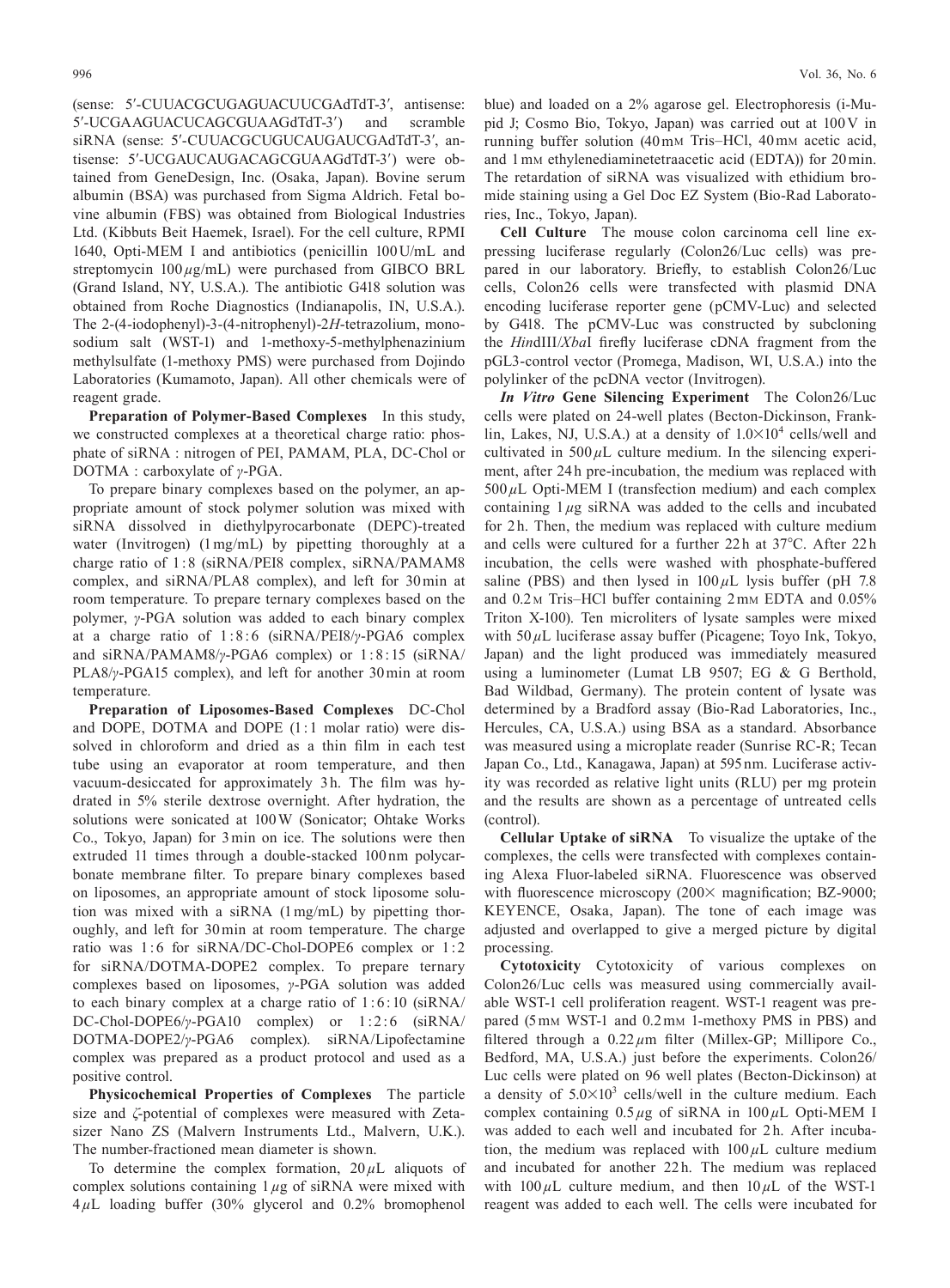|  |  |  |  |  |  | Table 1. Size and $\zeta$ -Potential of Complexes |
|--|--|--|--|--|--|---------------------------------------------------|
|--|--|--|--|--|--|---------------------------------------------------|

|                           |                             | Size $(nm)$      | $\zeta$ -Potential (mV) |
|---------------------------|-----------------------------|------------------|-------------------------|
| Polymer-based complexes   | siRNA/PEI8                  | $86.6 \pm 55.0$  | $48.5 \pm 1.5$          |
|                           | siRNA/PAMAM8                | $67.7 \pm 9.1$   | $47.3 \pm 1.5$          |
|                           | siRNA/PLA8                  | $54.3 \pm 60.2$  | $47.8 \pm 1.1$          |
|                           | $siRNA/PEI8/\gamma$ -PGA6   | $70.3 \pm 28.2$  | $-35.2 \pm 0.8$         |
|                           | siRNA/PAMAM8/y-PGA6         | $55.1 \pm 18.4$  | $-39.6 \pm 2.2$         |
|                           | $siRNA/PLA8/\gamma$ -PGA15  | $137.8 \pm 3.8$  | $-17.0 \pm 1.0$         |
| Liposomes-based complexes | siRNA/Lipofectamine         | $86.8 \pm 3.5$   | $45.8 \pm 0.3$          |
|                           | siRNA/Dc-Chol-DOPE6         | $67.2 \pm 10.1$  | $40.8 \pm 0.6$          |
|                           | siRNA/DOTMA-DOPE2           | $124.5 \pm 4.8$  | $48.7 \pm 0.6$          |
|                           | siRNA/Dc-Chol-DOPE6/γ-PGA10 | $152.7 \pm 12.4$ | $-32.1 \pm 0.1$         |
|                           | siRNA/DOTMA-DOPE2/y-PGA6    | $113.8 \pm 8.0$  | $-39.8 \pm 0.8$         |

Each value represents the mean $\pm$ S.D.  $(n=3)$ .

an additional 2h at 37°C, and absorbance was measured at a wavelength of 450nm with a reference wavelength of 630nm, using a microplate reader. The results are shown as a percentage of untreated cells (control).

**Animals** Animal care and experimental procedures were performed in accordance with the Guidelines for Animal Experimentation of Nagasaki University with approval from the Institutional Animal Care and Use Committee. Female BALB/c mice (4 weeks old) were purchased from Japan SLC (Shizuoka, Japan). After shipping, mice were acclimatized to the environment for at least one day before experiments.

*In Vivo* **Gene Silencing Experiment** The transfected Colon26/Luc cells  $(5 \times 10^5)$  cells per mouse) suspended in 100*µ*L PBS were injected intracutaneously into the flank of BALB/c mice.

To evaluate the *in vivo* silencing effect of the siRNA/ DC-Chol-DOPE6/*γ*-PGA10 complex and siRNA/DOTMA-DOPE2/*γ*-PGA6 complex, when the volume of the tumors reached 100 mm<sup>3</sup>, each complex containing  $10 \mu$ g siRNA and naked siRNA that targeted luciferase was injected directly into the tumors. After 24 and 48h, mice were sacrificed and the tumors were dissected. The tumor tissues were homogenized in lysis buffer, and the homogenates were centrifuged at 15000 rpm for 5min (Kubota 3500; Kubota, Tokyo, Japan). The supernatants were used for the luciferase assay, as described above. Luciferase activity was described as RLU per g of tissue and the results are shown as a percentage of untreated cells (control).

Tumor volume was estimated according to the formula: tumor volume  $(mm^3) = (smallest diameter)^2 \times (longest diameter)^2$ eter)/2.

**Statistical Analysis** Statistical significance among groups was identified by Dunnett's pairwise multiple comparison test.

#### **RESULTS**

**Physicochemical Properties of Complexes** The particle size and *ζ*-potential of complexes are shown in Table 1. The polymer-based complexes were approximately 54–138nm in particle size. In the polymer-based complexes, the binary complexes showed a cationic surface charge although an anionic surface charge was observed in the ternary complexes because of the addition of *γ*-PGA. The liposomes-based complexes were approximately 67–153 nm in particle size. In the liposomes-based complexes, the binary complexes showed a



Fig. 1. Gel Retardation Assay

Polymer-based complexes (A) and liposomes-based complexes (B) were loaded onto agarose gel, and electrophoresis was carried out. Naked siRNA was run in lane 1. The siRNA was visualized with ethidium bromide staining. (A) siRNA/ PEI8 complex (lane 2), siRNA/PAMAM8 complex (lane 3), siRNA/PLA8 complex (lane 4), siRNA/PEI8/*γ*-PGA6 complex (lane 5), siRNA/PAMAM8/*γ*-PGA6 complex (lane 6), and siRNA/PLA8/*γ*-PGA15 complex (lane 7). (B) siRNA/Lipofectamine complex (lane 2), siRNA/DC-Chol-DOPE6 complex (lane 3), siRNA/ DOTMA-DOPE2 complex (lane 4), siRNA/DC-Chol-DOPE6/*γ*-PGA10 complex (lane 5), and siRNA/DOTMA-DOPE2/*γ*-PGA6 complex (lane 6).

cationic surface charge although an anionic surface charge was observed in the ternary complexes because of the addition of *γ*-PGA.

To examine the complex formation, a gel retardation assay was employed (Fig. 1). Naked siRNA was detected as a band on the agarose gel. In polymer-based complexes (Fig. 1A), the binary complexes showed no band of naked siRNA. On the other hand, siRNA/PEI8/*γ*-PGA6 complex and siRNA/ PAMAM8/*γ*-PGA6 complex showed a slight band, although no band was observed in the siRNA/PLA8/*γ*-PGA15 complex. In liposomes-based complexes (Fig. 1B), the binary complexes showed no band of naked siRNA, although a slight band was observed in ternary complexes.

*In Vitro* **Gene Silencing Effect** Colon26/Luc cells were transfected with various complexes, and silencing efficiencies were evaluated (Fig. 2). The polymer-based complexes did not inhibit luciferase activity of Colon26/Luc cells, although siRNA/PEI8 complex showed a slightly silencing effect (Fig. 2A). In the liposomes-based complexes, the commercial vector, siRNA/Lipofectamine complexes, showed a strong silencing effect. The binary and ternary complexes including *γ*-PGA also showed significant luciferase knockdown (Fig. 2B). No silencing effect was confirmed in all complexes using scramble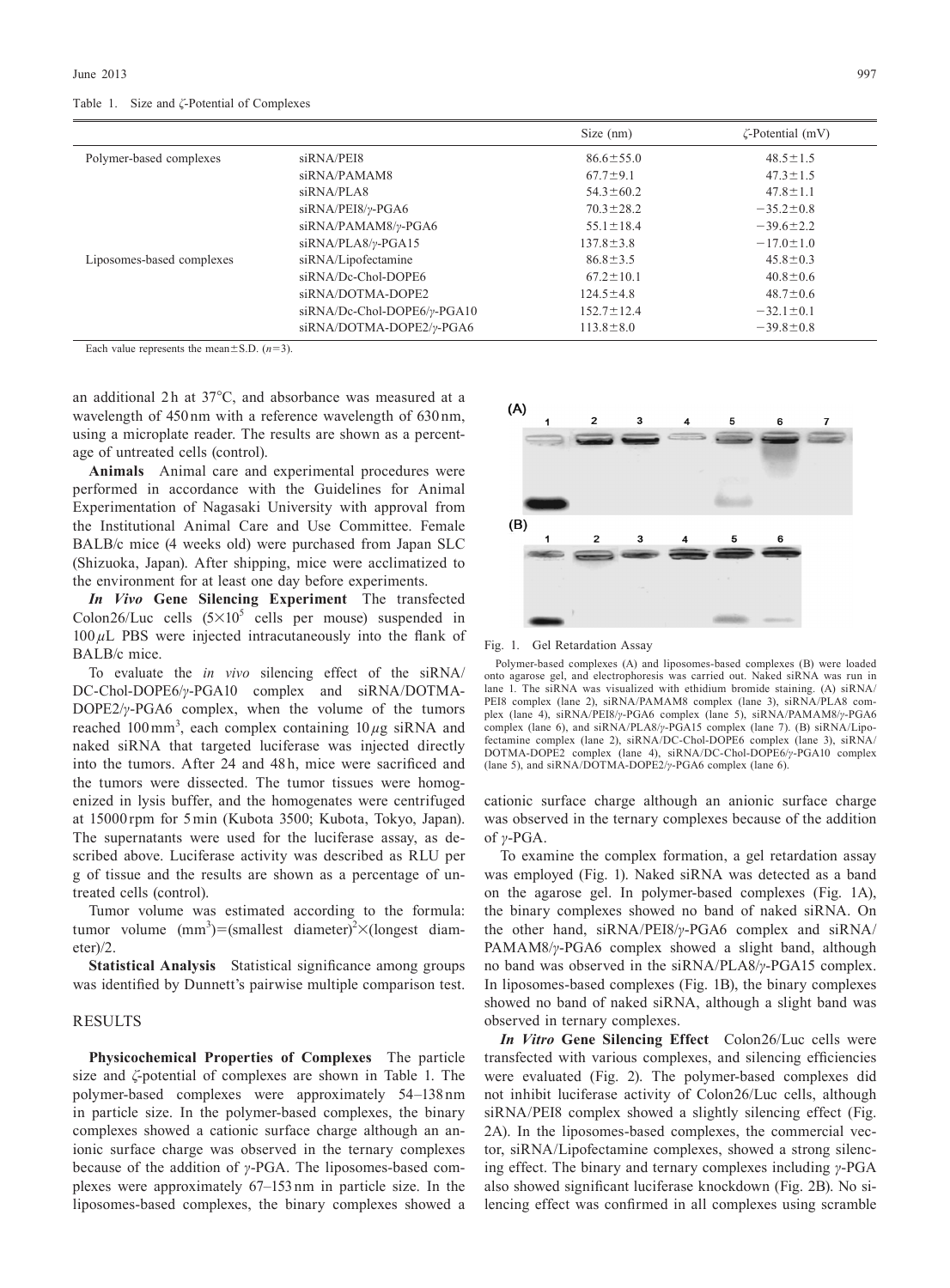

#### Fig. 2. *In Vitro* Gene Silencing of Complexes

Colon26/Luc cells were incubated with polymer-based complexes (A) and liposomes-based complexes (B) for 2 h. After 22 h, luciferase activity of cells was analyzed, normalized with the protein concentration and expressed as a percentage of luminescence intensity compared to the control. Each bar represents the mean±S.E. (*n*=3). \*\* *p*<0.01 *vs.* control.



#### Fig. 3. Cellular Uptake of siRNA

Colon26/Luc cells were incubated with complexes, and fluorescent images (red fluorescence of Alexa Fluor 555 labeled siRNA) were taken by fluorescence microscopy. Control (A), siRNA/Lipofectamine complex (B), siRNA/DC-Chol-DOPE6 complex (C), siRNA/DOTMA-DOPE2 complex (D), siRNA/DC-Chol-DOPE6/ *γ*-PGA10 complex (E), and siRNA/DOTMA-DOPE2/*γ*-PGA6 complex (F). (Color images were converted into gray scale.)

### siRNA (data not shown).

**Cellular Uptake of siRNA** The cellular uptake of siRNA was observed with fluorescent microscopy in siRNA/ Lipofectamine complex, siRNA/DC-Chol-DOPE6 complex, siRNA/DOTMA-DOPE2 complex, siRNA/DC-Chol-DOPE6/ *γ*-PGA10 complex, and siRNA/DOTMA-DOPE2/*γ*-PGA6 complex, which showed a significant silencing effect. As compared to the control, the red fluorescence signals of Alexa Fluor 555-labeled siRNA were strongly observed in cells treated with liposomes-based complexes (Fig. 3).

**Cytotoxicity** The cytotoxicity of liposomes-based complexes such as siRNA/Lipofectamine complex, siRNA/ DC-Chol-DOPE6 complex, siRNA/DOTMA-DOPE2 complex, siRNA/DC-Chol-DOPE6/*γ*-PGA10 complex, siRNA/ DOTMA-DOPE2/*γ*-PGA6 complex was evaluated with the WST-1 assay in Colon26/Luc cells (Fig. 4). The siRNA/Lipofectamine complex had the highest cellular toxicity and the binary complexes also showed significant toxicity. On the other hand, ternary complexes such as siRNA/DC-Chol-DOPE6/ *γ*-PGA10 complex and siRNA/DOTMA-DOPE2/*γ*-PGA6 complex did not show significant cytotoxicity.

*In Vivo* **Gene Silencing Effect** *In vivo* gene silencing



Cell viability after treatment with complexes was determined by WST-1 assay. Each bar represents the mean $\pm$ S.E.  $(n=8)$ . \*  $p<0.05$ , \*\*  $p<0.01$  *vs.* control.

effect of siRNA/DC-Chol-DOPE6/*γ*-PGA10 complex and siRNA/DOTMA-DOPE2/*γ*-PGA6 complex was evaluated in mice bearing Colon26/Luc cells. These ternary complexes showed an *in vitro* gene silencing effect without cytotoxicity. Each complex was directly injected into the tumors. Mice were treated with naked siRNA (targeted luciferase) as negative controls. The tumors were dissected and their luciferase activities were measured with a luminometer. Naked siRNA did not show a significant silencing effect (Fig. 5). On the other hand, the siRNA/DC-Chol-DOPE6/*γ*-PGA10 complex and siRNA/DOTMA-DOPE2/*γ*-PGA6 complex significantly suppressed the luciferase activity after 24h (Fig. 5A). However, both complexes did not show a significant silencing effect after 48h (Fig. 5B).

# **DISCUSSION**

Sequence-specific gene silencing with siRNA has trans-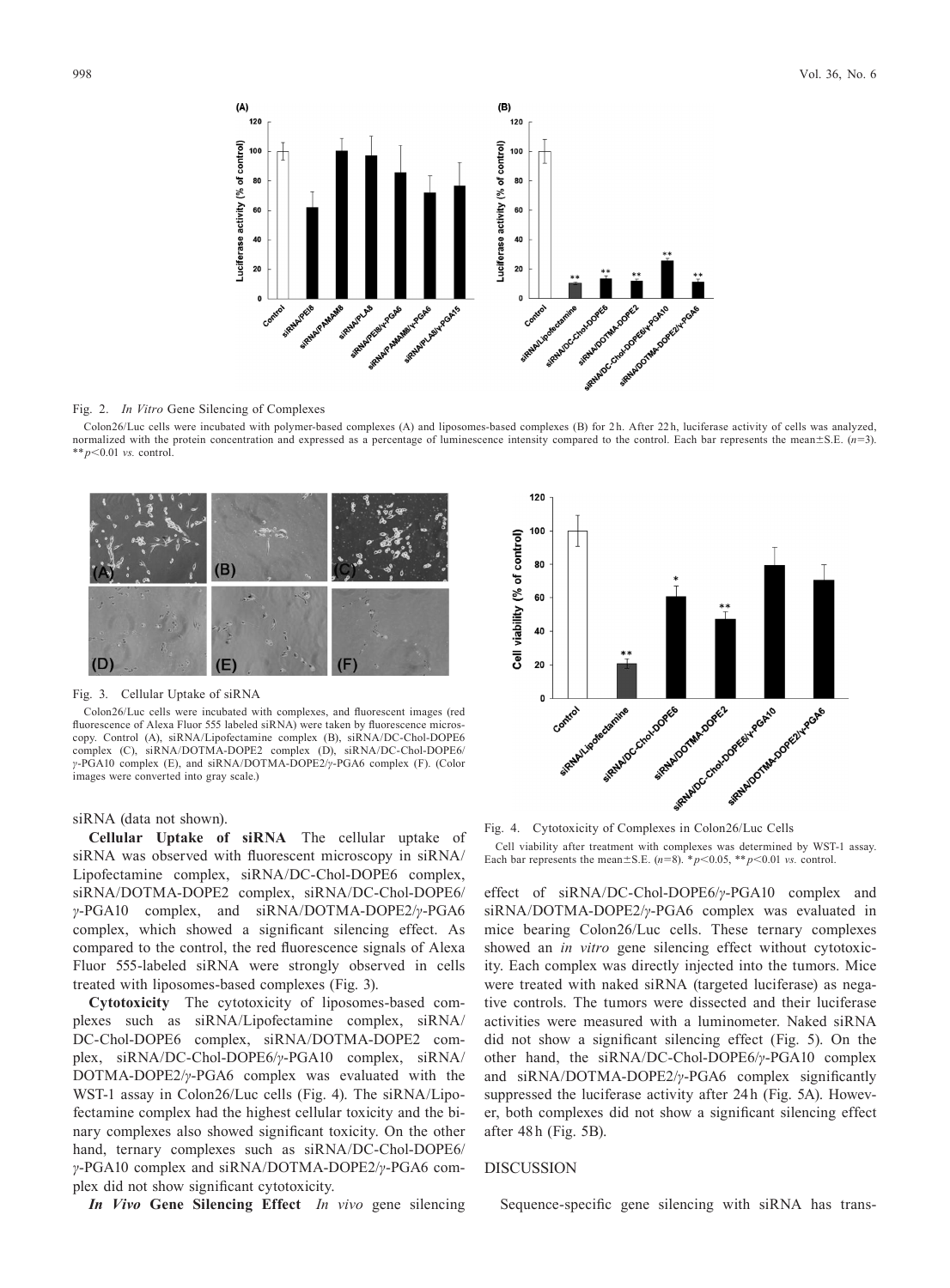

Fig. 5. *In Vivo* Gene Silencing of Complexes

The complexes were injected directly into the tumors of mice (10µg siRNA per mouse). After 24 (A) and 48 (B) h, mice were sacrificed and tumors were dissected to measure their luciferase florescence. Each bar represents the mean±S.E. (*n*=6). \*\**p*<0.01.

formed basic science research, and the efficacy of siRNA therapeutics for a variety of diseases is now being evaluated in pre-clinical and clinical trials.<sup>17)</sup> Despite its potential value, the highly negatively charged siRNA has the classic delivery problem of requiring transport across cell membranes to the cytosol. Several vehicles for delivery of siRNA are currently being tested for their efficacy in animal studies, including liposomes,<sup>18)</sup> cyclodextrin,<sup>19)</sup> polymers such as PEI,<sup>20</sup>) peptides,<sup>21)</sup> micelles,<sup>22)</sup> siRNA conjugates,<sup>23)</sup> antibody-protamine fusion carriers<sup>24)</sup> and polyconjugates<sup>25)</sup>; however, there are no clinically proven effective carriers of siRNA.

We developed polymer-based and liposomes-based complexes for siRNA delivery. In previous reports, the highest gene expression of plasmid DNA complexes was about 8 and 2 charge ratio of cationic polymer and liposomes to plasmid DNA, respectively.10,13,16) Some liposomes (DC-Chol-DOPE) aggregated with siRNA at a charge ratio of less than 6. On the basis of preliminary results, binary complexes were constructed with a polymer to siRNA at a charge ratio of 8. Binary complexes based on liposomes were constructed with DC-Chol-DOPE and DOTMA-DOPE to siRNA at charge ratios of 6 and 2, respectively. To prepare ternary complexes, *γ*-PGA was added to binary complexes until *ζ*-potential reached the steady state of the surface negative charge.

The polymer-based complexes and liposomes-based complexes were approximately 54–153 nm in particle size. The binary complexes had a cationic surface charge and showed no band of naked siRNA in the gel retardation assay, indicating the formation of stable particles. On the other hand, an anionic surface charge was observed in the ternary complexes because of the addition of *γ*-PGA, suggesting that the outside of particles was coated with an anionic component. The large size of siRNA/PLA8/*γ*-PGA15 might be explained by a weak affinity of *γ*-PGA to PLA, which may be caused by steric hinderance. The ternary complexes, except for the siRNA/PLA8/ *γ*-PGA15 complex, showed a slight release of siRNA from the complexes. We reported that the ternary complexes of plasmid DNA, which was constructed at the same charge ratio as siRNA ternary complexes, showed no release of plasmid DNA from the complexes.<sup>10,13,16)</sup> The intensity of electrical interaction with cationic polymers and liposomes of siRNA may be weaker than that of plasmid DNA because siRNA is a low molecular nucleic acid compared with plasmid DNA. On the other hand, *γ*-PGA has many carboxylates and strongly interacts with cationic polymers and liposomes. Thus, *γ*-PGA may push siRNA out partly by electrical interaction.

Colon26/Luc cells was prepared in our laboratory. *In vitro* gene silencing of the complexes, including anti-luciferase siRNA, was evaluated (Fig. 2). The commercial vector, siRNA/Lipofectamine complex, showed a strong silencing effect.

Generally, PEI and PAMAM dendrimer have shown efficacy as carriers of siRNA. Schiffelers *et al.* developed self-assembling PEGylated PEI siRNA nanoparticles targeting tumor angiogenesis.26) Waite *et al.* reported the highest silencing effect of PAMAM dendrimer at a charge ratio of 20 to siRNA and high degrees of acetylation of PAMAM reduced the gene silencing effect.<sup>27)</sup> In the present study, siRNA/PEI8 complex showed a slight but not significant silencing effect. The polymer-based complexes did not silence the luciferase activity of Colon26/Luc cells (Fig. 2A). The charge ratio of cationic polymers might be not enough to have a large silencing effect; however, an excess amount of cationic components in the complexes is associated with increased toxicity.

Nanoparticles including siRNA are taken up by cellular endocytosis. Once released by nanoparticles into the cytosol, siRNA is incorporated into RISC, a protein-RNA complex that separates the strands of the RNA duplex and discards the sense strand.<sup>17)</sup> The present polymer-based complexes may release little siRNA into the cytosol. On the other hand, binary complexes based on liposomes showed significant luciferase knockdown (Fig. 2B). The ternary complexes including *γ*-PGA showed significant luciferase knockdown. We and Peng *et al.* demonstrated the high cellular uptake of complexes including *γ*-PGA by a specific mechanism.<sup>10,16,28)</sup> High cellular uptake of labeled siRNA, which was observed in over 80% of cells in the visual field, was confirmed in the complexes showing a significant silencing effect, which included siRNA/ Lipofectamine complex, siRNA/DC-Chol-DOPE6 complex, siRNA/DOTMA-DOPE2 complex, siRNA/DC-Chol-DOPE6/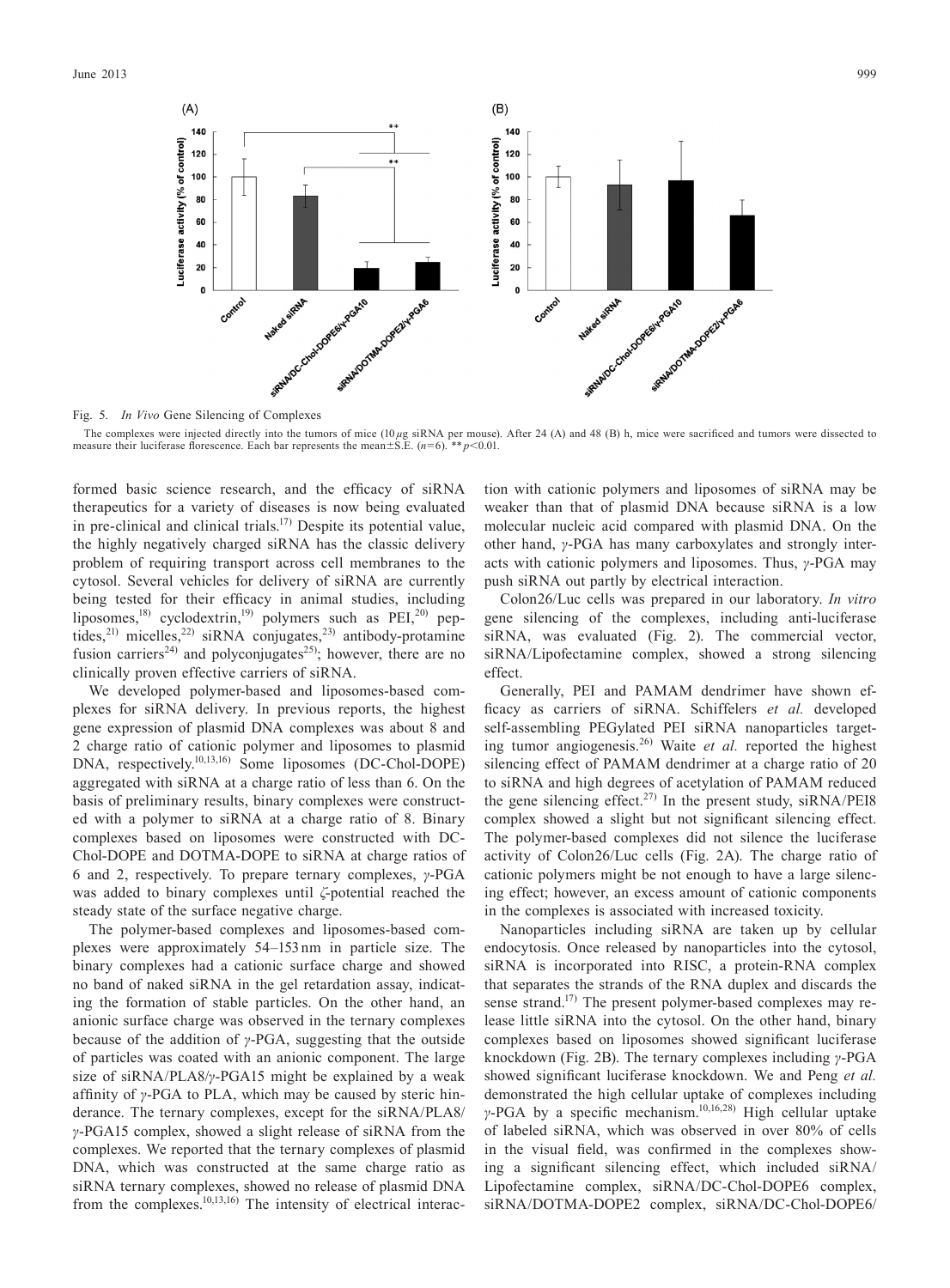1000 Vol. 36, No. 6

*γ*-PGA10 complex, and siRNA/DOTMA-DOPE2/*γ*-PGA6 complex (Fig. 3). These uptake efficiencies are in good agreement with the silencing efficiencies of complexes *in vitro*. Further study including siRNA release from complex is necessary to explain the different gene silencing effects of various complexes.

Cellular toxicity was evaluated with the WST-1 assay in Colon26/Luc cells in the complexes showing a significant silencing effect (Fig. 4). The siRNA/Lipofectamine complex showed the highest cellular toxicity and significant toxicity was observed in binary complexes; however, ternary complexes such as siRNA/DC-Chol-DOPE6/*γ*-PGA10 complex and siRNA/DOTMA-DOPE2/*γ*-PGA6 complex did not show significant cytotoxicity. The strong positive charge of complexes was associated with cellular toxicity.29,30) Anionic surface charges of the ternary complexes decrease cytotoxicity by reducing cellular interactions.

*In vivo* gene silencing of siRNA/DC-Chol-DOPE6/*γ*-PGA10 complex and siRNA/DOTMA-DOPE2/*γ*-PGA6 complex was evaluated in mice bearing Colon26/Luc cells. These complexes, showing a significant gene silencing effect and no cytotoxicity *in vitro*, significantly suppressed luciferase activity in tumors 24h after direct injection into the tumors of mice, although naked siRNA did not significantly decrease luciferase activity (Fig. 5A). Silencing effect of both complexes disappeared at 48 h after administration (Fig. 5B). The siRNA/ DC-Chol-DOPE6 complex and siRNA/DOTMA-DOPE2 complex were not administrated because of their strong cytotoxicity and blood agglutination.

Thus, we newly found that siRNA/DC-Chol-DOPE6/ *γ*-PGA10 complex and siRNA/DOTMA-DOPE2/*γ*-PGA6 complex showed *in vitro* and *in vivo* silencing effects without cytotoxicity. The *γ*-PGA is known to be biocompatible and produced by microbial species typified by *Bacillus subtilis*. 31) Synthesized *γ*-PGA showed little toxic effect on the human Bcell line EHRB, even at high concentration, 100mg/L. It also showed no toxic effect on mice following the injection of 1mg *γ*-PGA and was not caused by immunoreactions and inflammatory reactions.<sup>32,33)</sup> They are expected to have clinical use, although further study is necessary.

**Acknowledgements** This study was supported in part by the Global COE Program, Nagasaki University, Japan and a Grant-in-Aid for Scientific Research from the Ministry of Education, Culture, Sports, Science and Technology of Japan.

## **REFERENCES**

- 1) [David S, Pitard B, Benoît JP, Passirani C. Non-viral nanosystems](http://dx.doi.org/10.1016/j.phrs.2009.11.013)  [for systemic siRNA delivery.](http://dx.doi.org/10.1016/j.phrs.2009.11.013) *Pharmacol. Res.*, **62**, 100–114 (2010).
- 2) Yang Y, Hu Y, Wang Y, Li J, Liu F, Huang L. Nanoparticle delivery of pooled siRNA for effective treatment of non-small cell lung caner. *Mol. Pharm.*, **9**, 2280–2289 (2012).
- 3) [Zhou J, Neff CP, Liu X, Zhang J, Li H, Smith DD, Swiderski P,](http://dx.doi.org/10.1038/mt.2011.207)  [Aboellail T, Huang Y, Du Q, Liang Z, Peng L, Akkina R, Rossi JJ.](http://dx.doi.org/10.1038/mt.2011.207)  [Systemic administration of combinatorial dsiRNAs](http://dx.doi.org/10.1038/mt.2011.207) *via* nanopar[ticles efficiently suppresses HIV-1 infection in humanized mice.](http://dx.doi.org/10.1038/mt.2011.207)  *Mol. Ther.*, **19**[, 2228–2238 \(2011\).](http://dx.doi.org/10.1038/mt.2011.207)
- 4) [Xia X, Zhou H, Huang Y, Xu Z. Allele-specific RNAi selectively](http://dx.doi.org/10.1016/j.nbd.2006.04.019)  [silences mutant SOD1 and achieves significant therapeutic benefit](http://dx.doi.org/10.1016/j.nbd.2006.04.019) *in vivo*. *Neurobiol. Dis.*, **23**[, 578–586 \(2006\).](http://dx.doi.org/10.1016/j.nbd.2006.04.019)
- 5) [Bumcrot D, Manoharan M, Koteliansky V, Sah DW. RNAi thera-](http://dx.doi.org/10.1038/nchembio839)

[peutics: a potential new class of pharmaceutical drugs.](http://dx.doi.org/10.1038/nchembio839) *Nat. Chem. Biol.*, **2**[, 711–719 \(2006\).](http://dx.doi.org/10.1038/nchembio839)

- 6) [Sato A, Takagi M, Shimamoto A, Kawakami S, Hashida M. Small](http://dx.doi.org/10.1016/j.biomaterials.2006.11.010)  [interfering RNA delivery to the liver by intravenous administra](http://dx.doi.org/10.1016/j.biomaterials.2006.11.010)[tion of galactosylated cationic liposomes in mice.](http://dx.doi.org/10.1016/j.biomaterials.2006.11.010) *Biomaterials*, **28**, [1434–1442 \(2007\).](http://dx.doi.org/10.1016/j.biomaterials.2006.11.010)
- 7) [Ikeda Y, Taira K. Ligand-targeted delivery of therapeutic siRNA.](http://dx.doi.org/10.1007/s11095-006-9001-x)  *Pharm. Res.*, **23**[, 1631–1640 \(2006\).](http://dx.doi.org/10.1007/s11095-006-9001-x)
- 8) [Kim WJ, Kim SW. Efficient siRNA delivery with non-viral poly](http://dx.doi.org/10.1007/s11095-008-9774-1)meric vehicles. *Pharm. Res.*, **26**[, 657–666 \(2009\).](http://dx.doi.org/10.1007/s11095-008-9774-1)
- 9) [Layzer JM, McCaffrey AP, Tanner AK, Huang Z, Kay MA, Sul](http://dx.doi.org/10.1261/rna.5239604)lenger BA. *In vivo* [activity of nuclease-resistant siRNAs.](http://dx.doi.org/10.1261/rna.5239604) *RNA*, **10**, [766–771 \(2004\).](http://dx.doi.org/10.1261/rna.5239604)
- 10) [Kurosaki T, Kitahara T, Fumoto S, Nishida K, Nakamura J, Nii](http://dx.doi.org/10.1016/j.biomaterials.2009.01.055)[dome T, Kodama Y, Nakagawa H, To H, Sasaki H. Ternary com](http://dx.doi.org/10.1016/j.biomaterials.2009.01.055)[plexes of pDNA, polyethylenimine, and gamma-polyglutamic acid](http://dx.doi.org/10.1016/j.biomaterials.2009.01.055)  [for gene delivery systems.](http://dx.doi.org/10.1016/j.biomaterials.2009.01.055) *Biomaterials*, **30**, 2846–2853 (2009).
- 11) [Kurosaki T, Kishikawa R, Matsumoto M, Kodama Y, Hamamoto T,](http://dx.doi.org/10.1016/j.jconrel.2009.02.005)  [To H, Niidome T, Takayama K, Kitahara T, Sasaki H. Pulmonary](http://dx.doi.org/10.1016/j.jconrel.2009.02.005)  [gene delivery of hybrid vector, lipopolyplex containing](http://dx.doi.org/10.1016/j.jconrel.2009.02.005) *N*-lauroylsarcosine, *via* [the systemic route.](http://dx.doi.org/10.1016/j.jconrel.2009.02.005) *J. Control. Release*, **136**, 213–219 [\(2009\).](http://dx.doi.org/10.1016/j.jconrel.2009.02.005)
- 12) [Kurosaki T, Kitahara T, Kawakami S, Nishida K, Nakamura J,](http://dx.doi.org/10.1016/j.biomaterials.2009.04.041)  [Teshima M, Nakagawa H, Kodama Y, To H, Sasaki H. The develop](http://dx.doi.org/10.1016/j.biomaterials.2009.04.041)[ment of a gene vector electrostatically assembled with a polysaccha](http://dx.doi.org/10.1016/j.biomaterials.2009.04.041)ride capsule. *Biomaterials*, **30**[, 4427–4434 \(2009\).](http://dx.doi.org/10.1016/j.biomaterials.2009.04.041)
- 13) [Kurosaki T, Kitahara T, Kawakami S, Higuchi Y, Yamaguchi A,](http://dx.doi.org/10.1016/j.jconrel.2009.11.010)  [Nakagawa H, Kodama Y, Hamamoto T, Hashida M, Sasaki H.](http://dx.doi.org/10.1016/j.jconrel.2009.11.010)  [Gamma-polyglutamic acid-coated vectors for effective and safe](http://dx.doi.org/10.1016/j.jconrel.2009.11.010)  gene therapy. *[J. Control. Release](http://dx.doi.org/10.1016/j.jconrel.2009.11.010)*, **142**, 404–410 (2010).
- 14) Kurosaki T, Kitahara T, Fumoto S, Nishida K, Yamamoto K, Nakagawa H, Kodama Y, Higuchi N, Nakamura T, Sasaki H. Chondroitin sulfate capsule system for efficient and secure gene delivery. *J. Pharm. Pharm. Sci.*, **13**, 351–361 (2010).
- 15) [Kurosaki T, Morishita T, Kodama Y, Sato K, Nakagawa H, Higuchi](http://dx.doi.org/10.1021/mp2001268)  [N, Nakamura T, Hamamoto T, Sasaki H, Kitahara T. Nanoparticles](http://dx.doi.org/10.1021/mp2001268)  [electrostatically coated with folic acid for effective gene therapy.](http://dx.doi.org/10.1021/mp2001268)  *Mol. Pharm.*, **8**[, 913–919 \(2011\).](http://dx.doi.org/10.1021/mp2001268)
- 16) [Kurosaki T, Yamashita Y, Aki K, Harasawa H, Nakagawa H, Ko](http://dx.doi.org/10.1002/jps.22701)[dama Y, Higuchi N, Nakamura T, Kitahara T, Sasaki H. Secure](http://dx.doi.org/10.1002/jps.22701)  [and effective gene vector of polyamidoamine dendrimer phar](http://dx.doi.org/10.1002/jps.22701)[maceutically modified with anionic polymer.](http://dx.doi.org/10.1002/jps.22701) *J. Pharm. Sci.*, **100**, [4855–4863 \(2011\).](http://dx.doi.org/10.1002/jps.22701)
- 17) [Zamora MR, Budev M, Rolfe M, Gottlieb J, Humar A, Devincenzo](http://dx.doi.org/10.1164/rccm.201003-0422OC)  [J, Vaishnaw A, Cehelsky J, Albert G, Nochur S, Gollob JA, Glan](http://dx.doi.org/10.1164/rccm.201003-0422OC)[ville AR. RNA interference therapy in lung transplant patients](http://dx.doi.org/10.1164/rccm.201003-0422OC)  [infected with respiratory syncytial virus.](http://dx.doi.org/10.1164/rccm.201003-0422OC) *Am. J. Respir. Crit. Care Med.*, **183**[, 531–538 \(2011\).](http://dx.doi.org/10.1164/rccm.201003-0422OC)
- 18) [Chen Y, Zhu X, Zhang X, Liu B, Huang L. Nanoparticles modified](http://dx.doi.org/10.1038/mt.2010.136)  [with tumor-targeting scFv deliver siRNA and miRNA for cancer](http://dx.doi.org/10.1038/mt.2010.136)  therapy. *Mol. Ther.*, **18**[, 1650–1656 \(2010\).](http://dx.doi.org/10.1038/mt.2010.136)
- 19) [Bartlett DW, Davis ME. Impact of tumor-specific targeting and dos](http://dx.doi.org/10.1002/bit.21668)[ing schedule on tumor growth inhibition after intravenous adminis](http://dx.doi.org/10.1002/bit.21668)[tration of siRNA-containing nanoparticles.](http://dx.doi.org/10.1002/bit.21668) *Biotechnol. Bioeng.*, **99**, [975–985 \(2008\).](http://dx.doi.org/10.1002/bit.21668)
- 20) [Ge Q, Filip L, Bai A, Nguyen T, Eisen HN, Chen J. Inhibition of](http://dx.doi.org/10.1073/pnas.0402486101)  [influenza virus production in virus-infected mice by RNA interfer](http://dx.doi.org/10.1073/pnas.0402486101)ence. *[Proc. Natl. Acad. Sci. U.S.A.](http://dx.doi.org/10.1073/pnas.0402486101)*, **101**, 8676–8681 (2004).
- 21) [Meade BR, Dowdy SF. Enhancing the cellular uptake of siRNA](http://dx.doi.org/10.1016/j.addr.2007.10.004)  [duplexes following noncovalent packaging with protein transduction](http://dx.doi.org/10.1016/j.addr.2007.10.004)  domain peptides. *[Adv. Drug Deliv. Rev.](http://dx.doi.org/10.1016/j.addr.2007.10.004)*, **60**, 530–536 (2008).
- 22) [Kim SH, Jeong JH, Lee SH, Kim SW, Park TG. Local and systemic](http://dx.doi.org/10.1016/j.jconrel.2008.03.008)  [delivery of VEGF siRNA using polyelectrolyte complex micelles](http://dx.doi.org/10.1016/j.jconrel.2008.03.008)  [for effective treatment of cancer.](http://dx.doi.org/10.1016/j.jconrel.2008.03.008) *J. Control. Release*, **129**, 107–116 [\(2008\).](http://dx.doi.org/10.1016/j.jconrel.2008.03.008)
- 23) [Soutschek J, Akinc A, Bramlage B, Charisse K, Constien R,](http://dx.doi.org/10.1038/nature03121)